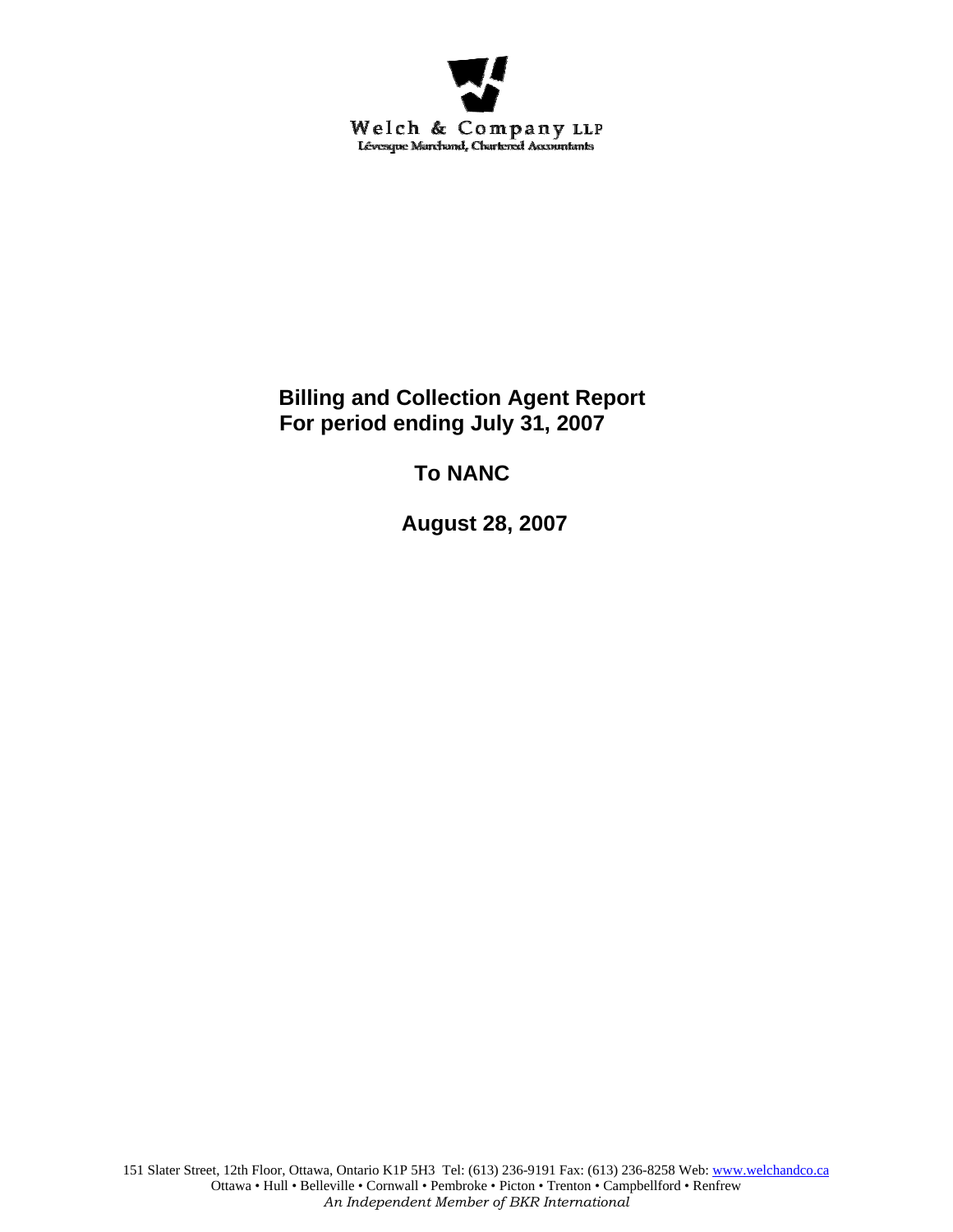## **NANPA FUND STATEMENT OF FINANCIAL POSITION July 31, 2007**

| <b>Assets</b>                                              |           |            |
|------------------------------------------------------------|-----------|------------|
| Cash Balance in bank account                               | \$        | 47,976     |
| Dreyfus Government Cash Management Fund                    |           | 5,212,000  |
| Receivable from US Carriers                                | 459,330   |            |
| Receivable from Canada                                     | 5,910     |            |
| Receivable from Caribbean countries                        | 2,092     |            |
| Receivables forwarded to FCC for collection (Over 90 days) | 115,431   |            |
| Allowance for uncollectible accounts                       | (158,400) | 424.363    |
| Interest receivable                                        |           | 18,795     |
| <b>Total assets</b>                                        |           | 5,703,134  |
| Less: Accrued liabilities (see below for makeup)           |           | (931, 586) |
| <b>Fund balance</b>                                        |           | 4,771,548  |
|                                                            |           |            |

## **Makeup of Accrued Liabilities** (see following page for additional details)

| Welch and Company LLP                     | 19.900  |
|-------------------------------------------|---------|
| NEUSTAR Pooling 1K Block Pooling Expenses | 474.287 |
| <b>NEUSTAR Admin Expenses</b>             | 237.709 |
| Data Collection Agent - USAC              | 7.230   |
| pANI                                      | 87.460  |
| Fund audit                                | 105,000 |
|                                           | 931,586 |

## **\*\*\*\*\*\*\*\*\*\*\*\*\*\*\*\*\*\*\*\*\*\*\*\*\*\*\*\*\*\*\*\*\*\*\*\*\*\*\*\*\*\*\*\*\*\*\*\*\*\*\*\*\*\*\*\*\*\*\*\*\*\*\*\*\*\*\*\*\*\*\*\*\*\*\*\*\***

### **Other items of note**

During July 2007, the Dreyfus Government Cash Management Fund earned a rate of return of 4.8%.

The contract for Pooling Administration was awarded on August 1, 2007 and is effective August 15, 2007 until August 14, 2012.

The contract for the audit of the Fund will be awarded by the end of August. It is anticipated that the audits for fiscal years ended September 30, 2005 to September 30, 2007 will be performed in October 2007.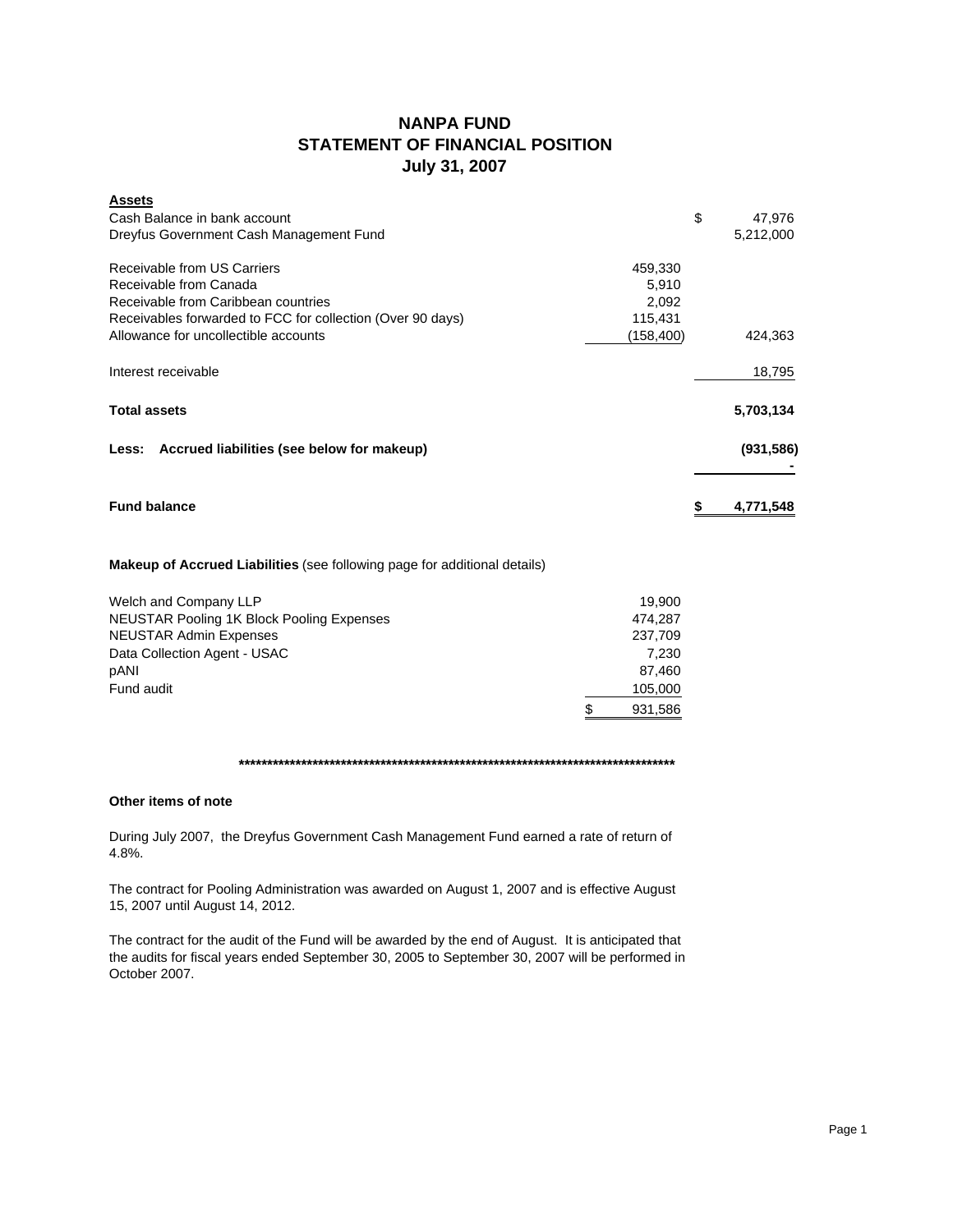#### **NANPA FUND FORECASTED STATEMENT OF CHANGES IN FUND BALANCEJULY 2007 TO JULY 2008**

|                                                                               |            | Actual                 | <b>Budgeted</b>          |                        |                        |                        |                        |                        |                        |                        |                        |                        |                        |                        |                     | <b>Budgeted</b>                                         |                        |
|-------------------------------------------------------------------------------|------------|------------------------|--------------------------|------------------------|------------------------|------------------------|------------------------|------------------------|------------------------|------------------------|------------------------|------------------------|------------------------|------------------------|---------------------|---------------------------------------------------------|------------------------|
|                                                                               |            |                        |                          |                        |                        |                        |                        |                        |                        |                        |                        |                        |                        |                        |                     | <b>Difference between</b><br>forecasted balance at June |                        |
|                                                                               |            | <b>Jul-07</b>          | <b>Aug-07</b>            | Sep-07                 | <b>Oct-07</b>          | <b>Nov-07</b>          | <b>Dec-07</b>          | Jan-08                 | Feb-08                 | Mar-08                 | Apr-08                 | May-08                 | <b>Jun-08</b>          | <b>Total</b>           | <b>Budget</b>       | 30/08 and budget                                        | <b>Jul-08</b>          |
| Revenue<br><b>International Contributions</b>                                 |            |                        |                          |                        |                        |                        |                        |                        |                        |                        |                        |                        |                        |                        |                     |                                                         |                        |
| Canada<br>Caribbean countries                                                 | (1)<br>(1) | 11,821<br>13,970       | 5,910                    | 5,910<br>$\sim$        | 5,910<br>$\sim$        | 5,910<br>$\sim$        | 5,910                  | 5,910<br>$\sim$        | 5,910<br>$\sim$        | 5,910<br>$\sim$        | 5,910                  | 5,911<br>$\sim$        | $\sim$<br>$\sim$       | 70,922<br>13,970       | 70,922<br>13,949    | 21                                                      | 5,909<br>13,849        |
| <b>Total International Contributions</b>                                      |            | 25,791                 | 5,910                    | 5,910                  | 5,910                  | 5,910                  | 5,910                  | 5,910                  | 5,910                  | 5,910                  | 5,910                  | 5,911                  | $\sim$                 | 84,892                 | 84,871              | 21                                                      | 19,758                 |
| Domestic Contributions - US carriers                                          | (1)        | 2,567,728              | 199,777                  | 199,777                | 199,777                | 199,777                | 199,777                | 199,777                | 199,777                | 199,777                | 199,777                | 199,777                | $\sim$                 | 4,565,498              | 4,530,185           | 35,313                                                  | 2,354,951              |
| Late filing fees for Form 499A                                                | (2)        | 1,500                  | $\overline{\phantom{a}}$ |                        | $\sim$                 | $\sim$                 |                        |                        | $\sim$                 | $\sim$                 | $\sim$                 | $\sim$                 | 115,000                | 113,500                | 115,000             | 1,500                                                   | $\sim$                 |
| Interest income                                                               | (3)        | 19,164                 | 15,000                   | 15,000                 | 15,000                 | 15,000                 | 15,000                 | 15,000                 | 15,000                 | 15,000                 | 15,000                 | 15,000                 | 15,000                 | 184,164                | 180,000             | 4,164                                                   | 15,000                 |
| <b>Total revenue</b>                                                          |            | 2,611,183              | 220,687                  | 220,687                | 220,687                | 220,687                | 220,687                | 220,687                | 220,687                | 220,687                | 220,687                | 220,688                | 130,000                | 4,948,054              | 4,910,056           | 37,998                                                  | 2,389,709              |
| <b>Expenses</b><br><b>NANPA Administration</b>                                | (4), (8)   | 111,504                | 157,421                  | 121,076                | 121,076                | 121,076                | 121,076                | 121,076                | 121,076                | 121,076                | 121,076                | 121,076                | 121,076                | 1,479,685              | 1,450,340           | 29,345                                                  | 118,333                |
| 1K Block Pooling Administration                                               | (4), (7)   | 29,389                 | 253,620                  | 189,375                | 189,375                | 189,375                | 189,375                | 189,375                | 189,375                | 189,375                | 189,375                | 189,375                | 189,375                | 2,176,759              | $3,200,000$ (       | 1,023,241                                               | 189,375                |
| pANI                                                                          | (9)        | 429,562)               | $\overline{\phantom{a}}$ |                        |                        | $\sim$                 |                        |                        | $\sim$                 |                        | $\sim$                 |                        | $\sim$                 | 429,562)               | 225,000 (           | 654,562)                                                |                        |
| <b>Billing and Collection</b><br>Welch & Company LLP<br>Data Collection Agent | (4)<br>(5) | 19,900<br>3,043        | 19,900<br>4,667          | 19,900<br>4,667        | 19,900<br>4,667        | 19,900<br>4,667        | 19,900<br>4,667        | 19,900<br>4.667        | 19,900<br>4,667        | 19,900<br>4,667        | 19,900<br>4.667        | 19,900<br>4.667        | 19,900<br>4,667        | 238,800<br>54,380      | 238,800<br>56,000 ( | 1,620                                                   | 19,900<br>4,667        |
| <b>Annual Operations Audit</b>                                                | (6)        |                        |                          |                        |                        | 30,000                 |                        |                        |                        |                        |                        |                        |                        | 30,000                 | 30,000              |                                                         | $\sim$                 |
| Carrier Audits                                                                | (10)       |                        |                          |                        |                        |                        |                        |                        |                        | 700,000                |                        |                        |                        | 700,000                | 700,000             | $\sim$                                                  | $\sim$                 |
| Bad debt expense (recovery)                                                   | (11)       | 873                    |                          |                        |                        |                        |                        |                        |                        |                        |                        |                        |                        | 873                    |                     | 873                                                     | $\sim$                 |
|                                                                               |            |                        |                          | $\sim$                 | $\sim$                 |                        |                        | $\sim$                 | $\sim$                 | $\sim$                 | $\sim$                 |                        | $\sim$                 |                        |                     | $\sim$                                                  | $\sim$ 100 $\pm$       |
| <b>Total expenses</b>                                                         |            | 264,853)               | 435,608                  | 335,018                | 335,018                | 365,018                | 335,018                | 335,018                | 335,018                | 1,035,018              | 335,018                | 335,018                | 335,018                | 4,250,935 5,900,140    |                     | (1,649,205)                                             | 332,275                |
| Net revenue (expenses)                                                        |            | 2,876,036 (            | 214,921) (               | 114,331) (             | 114,331) (             | 144,331) (             | 114,331) (             | 114,331) (             | 114,331) (             | 814,331) (             | 114,331) (             | 114,330) (             | 205,018)               | 697,119 (              | 990,084)            | 1,687,203                                               | 2,057,434              |
| <b>Opening fund balance</b>                                                   |            | 1,895,512              | 4,771,548                | 4,556,627              | 4,442,296              | 4,327,965              | 4,183,634              | 4,069,303              | 3,954,972              | 3,840,641              | 3,026,310              | 2,911,979              | 2,797,649              | 1,895,512              | 1,990,084           | 94,572)                                                 | 2,592,631              |
| <b>Closing fund balance</b>                                                   |            | 4,771,548              | 4,556,627                | 4,442,296              | 4,327,965              | 4,183,634              | 4,069,303              | 3,954,972              | 3,840,641              | 3,026,310              | 2,911,979              | 2,797,649              | 2,592,631              | 2,592,631              | 1,000,000           | 1,592,631                                               | 4,650,065              |
| Fund balance makeup:                                                          |            |                        |                          |                        |                        |                        |                        |                        |                        |                        |                        |                        |                        |                        |                     |                                                         |                        |
| Contingency                                                                   |            | 1,000,000              | 1.000.000                | 1,000,000              | 1,000,000              | 1,000,000              | 1,000,000              | 1,000,000              | 1,000,000              | 1,000,000              | 1,000,000              | 1,000,000              | 1,000,000              | 1,000,000              | 1,000,000           |                                                         | 1,000,000              |
| Surplus                                                                       |            | 3,771,548<br>4.771.548 | 3.556.627<br>4.556.627   | 3,442,296<br>4,442,296 | 3,327,965<br>4.327.965 | 3,183,634<br>4.183.634 | 3.069.303<br>4.069.303 | 2,954,972<br>3,954,972 | 2,840,641<br>3.840.641 | 2,026,310<br>3.026.310 | 1,911,979<br>2.911.979 | 1,797,649<br>2.797.649 | 1,592,631<br>2,592,631 | 1,592,631<br>2,592,631 | 1,000,000           |                                                         | 3,650,065<br>4,650,065 |
|                                                                               |            |                        |                          |                        |                        |                        |                        |                        |                        |                        |                        |                        |                        |                        |                     |                                                         |                        |

#### **Assumptions:**

**(1)** The US carrier contributions for the period from July 2007 to June 2008 is based upon actual billings.

2007/08 International carrier revenue is based on actual. The contributions for July 2008 are estimates based on 2007/08.

#### **Reconciliation of Actual Results at June 30, 2008 to Budget**

| 2007/08 International carrier revenue is based on actual. The contributions for July 2008 are estimates based on 2007/08.                                                                                                                                                                                                                           | Budgeted fund balance at June 30/07 - contingency                                                                       | 1.000.000 |
|-----------------------------------------------------------------------------------------------------------------------------------------------------------------------------------------------------------------------------------------------------------------------------------------------------------------------------------------------------|-------------------------------------------------------------------------------------------------------------------------|-----------|
| (2) These fees represent the \$100 late filing fee charged to those companies that do not file the Form 499A by the due date.                                                                                                                                                                                                                       |                                                                                                                         |           |
| (3) Interest income projections are estimates                                                                                                                                                                                                                                                                                                       | Shortfall in fund incurred between budget period (March 2006) and June 2006                                             | (94.572)  |
| (4) The expenses for the NANPA Administration and Welch & Company LLP are based on contracts in force. The FCC extended the existing Pooling contract to August 14/07 while the RFP process was in progress. The new Pooling c<br>expense for NANPA Administration for July 2008 is based on an estimate as the current contract expires June 2008. | Additional billings in July 2007                                                                                        | 35,334    |
| The figures for the first half of August 2007 is based on the proposed budget. The periods from mid August 2007 onwards are based on the new Pooling contract.                                                                                                                                                                                      | Late filing fees (reversal) for Form 499A - 2006                                                                        | (1.500)   |
| (5) The expense for the Data Collection Agent is based on estimate of costs by USAC for the 2007 calendar year.                                                                                                                                                                                                                                     | Additional interest earned in July over budget                                                                          | 4,164     |
| (6) \$45,000 for 2004/05 and \$30,000 each has been accrued for 2005/06and 2006/07 fiscal years for the annual operations audit that will be conducted once Welch awards the contract based on the RFP's received. The cost of t<br>on prior year. The contract will be awarded by the end of August 2007                                           | Adjustment to June NANP Admin estimate to actual                                                                        | 7.000     |
| (7) The August forecasted amount includes the forecasted monthly billing of \$228,021 plus the cost of submitted change orders of \$25,599                                                                                                                                                                                                          | NANP Admin contract change orders#6, 7, 8, 9, 10, 11, 12 and 13 not budgeted for but                                    | (36.345)  |
| (8) The August forecasted amount includes the forecasted monthly billing of \$121,076 plus approved changes orders of \$36,345                                                                                                                                                                                                                      |                                                                                                                         |           |
| (9) NeuStar had been appointed Interim Routing Number Authority for pANI. The cost for pANI of \$87,460 has been provided for as per approved change order #48. It is to cover the time period from initiation to the time the<br>now covered under the new Pooling contract.                                                                       | Data Collection fees - Adiust March to June estimates to actual                                                         | 574       |
| (10) The budget allowed \$700,000 for 16 carrier audits. There were no audits conducted in the calendar year 2006 and none have been done in 2007. The FCC is revising the procurement procedure and will not be conducting any                                                                                                                     | Adjust July 2007 estimate of DCA fees to actual                                                                         | 1.046     |
| (11) The allowance covers all accounts considered potentially uncollectible at July 31, 2007. This will be covered by the contingency allowance.                                                                                                                                                                                                    | Funds received from Neustar re NANC travel from 2000                                                                    |           |
|                                                                                                                                                                                                                                                                                                                                                     | Bad debts not budgeted for                                                                                              | (873)     |
|                                                                                                                                                                                                                                                                                                                                                     |                                                                                                                         |           |
|                                                                                                                                                                                                                                                                                                                                                     | Annual operations audit - 2005, 2006 and 2007 not performed yet                                                         |           |
|                                                                                                                                                                                                                                                                                                                                                     | Unexpended budget for carrier audits not performed in 2006/07 budget year                                               |           |
|                                                                                                                                                                                                                                                                                                                                                     | Adjustment of interim p-ANI costs to actual (over budgeted) based on CO#48                                              | 429.562   |
|                                                                                                                                                                                                                                                                                                                                                     | p-ANI costs included in Pooling contract - not a separate item as budgeted                                              | 225,000   |
|                                                                                                                                                                                                                                                                                                                                                     | Change order #46 cancelled, adjustments to CO #44,47,49 and 51 from budgeted                                            | 9.439     |
|                                                                                                                                                                                                                                                                                                                                                     | Pooling Change Order #51 not budgeted                                                                                   | (16.987)  |
|                                                                                                                                                                                                                                                                                                                                                     | Adjustment for Pooling based on actual contract from mid August to June 30th                                            | 772.941   |
|                                                                                                                                                                                                                                                                                                                                                     | Adjustment for Pooling based on July actual, August estimate and new contract value for<br>mid-August 2007 to June 2008 | 111.659   |
|                                                                                                                                                                                                                                                                                                                                                     | Adjustment to February to June 2007 Pooling bill estimates to actual                                                    | 146,189   |
|                                                                                                                                                                                                                                                                                                                                                     | Eund balance at June 30/08                                                                                              | 2.592.631 |
|                                                                                                                                                                                                                                                                                                                                                     |                                                                                                                         |           |